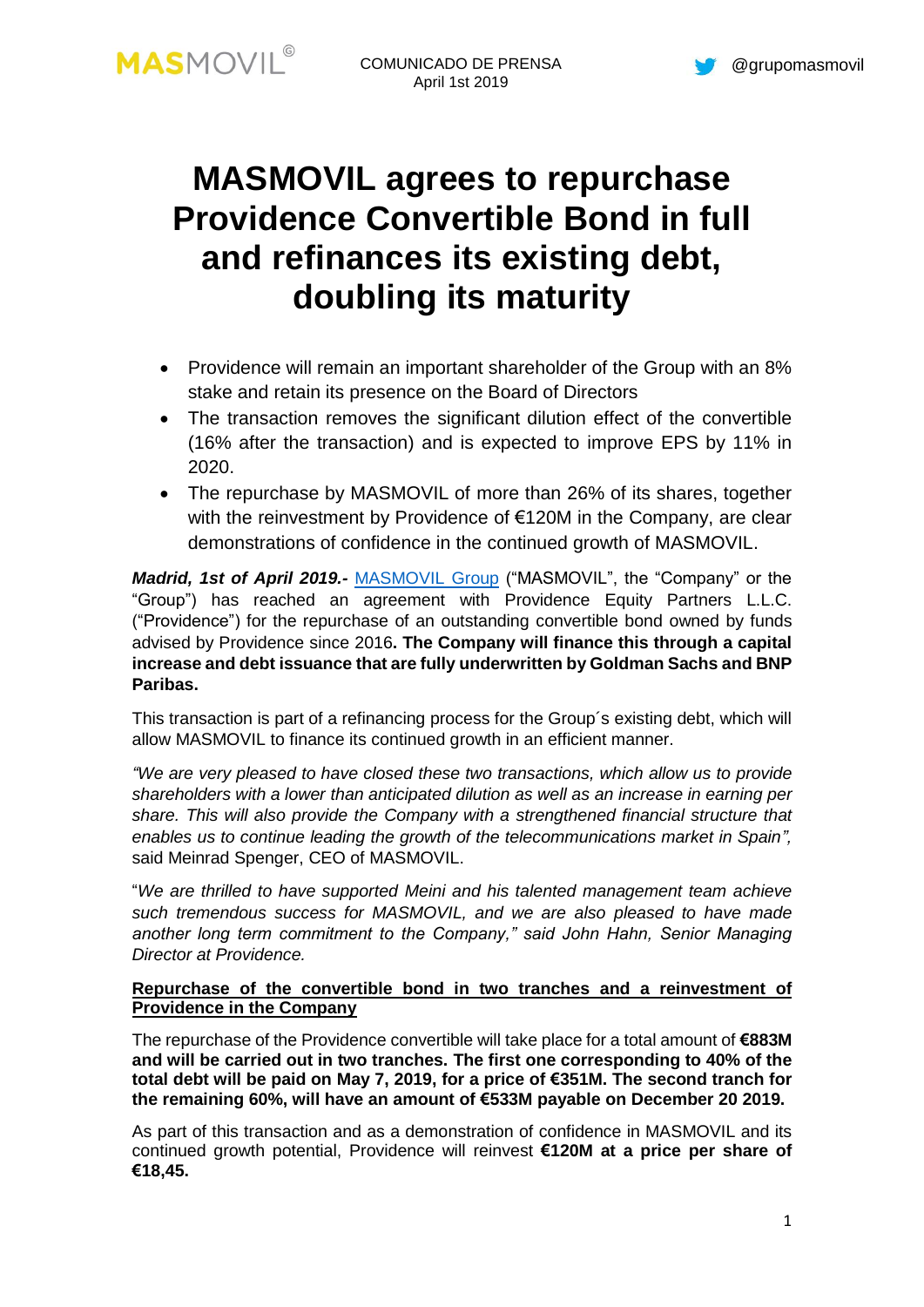



In addition, Providence will maintain its current 3% stake in the capital of the Group, remain on the Board of Directors and continue to be one of the main shareholders of the Company with **8% of the capital of MASMOVIL** (including the agreed capital increase).

With this transaction, MASMOVIL will repurchase more than 26% of its fully diluted shares (43M shares). In addition, it avoids a 16% dilution post-transaction including a total capital increase of 17M shares, of which 7M have already been subscribed by Providence (26M shares over the total of 137M shares of the transaction).

As a consequence and after this operation, MASMOVIL will be able to restructure the last tranch of the convertible debt it signed in the framework of the Yoigo acquisition after the repurchases made in 2016, 2017, and 2018 by Abengoa, FCC and ACS, respectively.

## **Refinancing of the Group and strong debt reduction in the short term**

MASMOVIL Group has reached an agreement with **Goldman Sachs and BNP Paribas to refinance this purchase (€883M) and practically all of the Group's existing debt (€890M) with advantageous conditions, increasing the maturity and reducing the cost, which promotes the Group´s ability to continue investing and financing its growth with the following facilities**:

- **1,450M€ of covenant-lite Term loan with no required amortization and maturity in 7 years (2026), doubling its maturity.**
- **€200M of preferred equity, which is expected to be replaced with common equity through an accelerated book build offering ("ABO") within the next 9 months.**

The Company has also secured €280M of undrawn capital expenditure and revolving credit facilities from the banks.

Finally, the Company has communicated its intention to reduce its debt significantly in the short term. The transaction will result in an initial net leverage of c.4.1x annualized Q1 2019 Adjusted EBITDA currently estimated to be €105M. This is forecast to be reduced to 3.0x EBITDA by the end of 2020 driven by MASMOVIL's continued strong operating momentum.

## **Important benefits for the Company and its shareholders**

The repurchase of the convertible bond from Providence and the refinancing of MASMOVIL's existing debt will provide important benefits to the Company and its shareholders:

- **Reduction of the dilution of current shareholders by 16%.**
- **MASMOVIL estimates the transaction will result in EPS accretion of 6% in 2019, 11% in 2020, and 14% in 2021, based on broker consensus forecast EPS.**
- **The Repurchase has been achieved at an attractive price, which is 12% below the convertible's theoretical nominal value of €1,005M and 7% below the fair value provided by EY in their** *"fairness opinion".*
- **The weighted average maturity of the debt structure will double to 7 years, which will allow MASMOVIL to continue leading its growth in the spanish market and investing in the deployment of its own networks**.